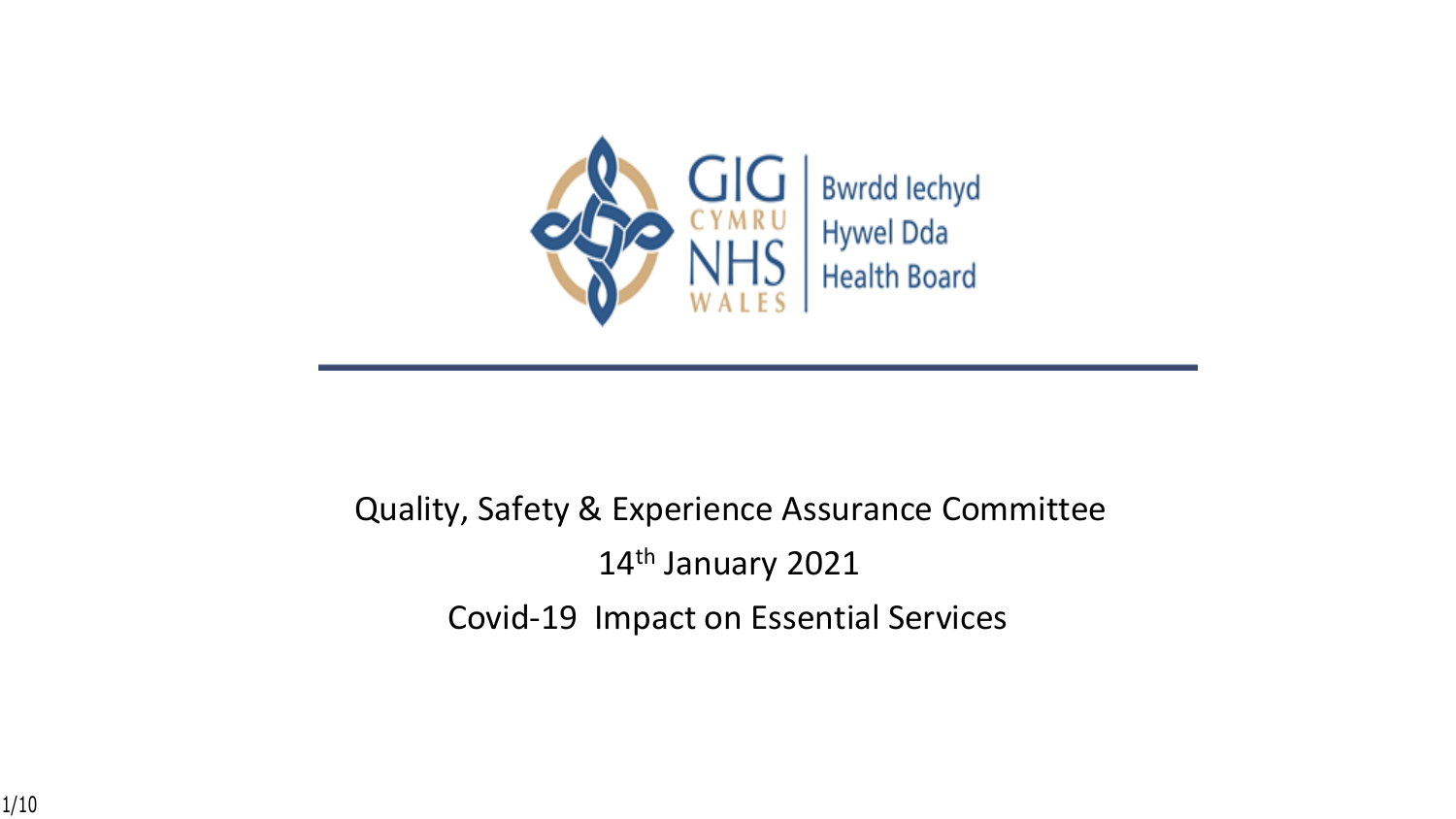# **Situation**

## **COVID-19 Related System Impacts**

HARM?

#### **System Pressures:**

- COVID demand (2<sup>nd</sup> Wave)
- Increasing 'Winter' demand (2<sup>nd</sup> Wave)
- Critical Care pressure
- Outbreaks (acute, community, care home)
- Discharge pathway limitations
- Emergency access delays
- Vacancies & COVID related absence
- Shielding guidance
- FH & Mass Vacs staffing requirements
- Social distancing guidance (reduced capacity)

## **System Response:**

- Effective 'business continuity' response
- Prioritisation of essential services (where possible)
- COVID / Non COVID streams
- Staffing escalation policy to mitigate risks • Staff deployment from core roles
- Suspension of pathways to enable staff release
- Surge capacity (FHs)
- Support for fragile care homes
- Supplementary urgent elective capacity (Werndale)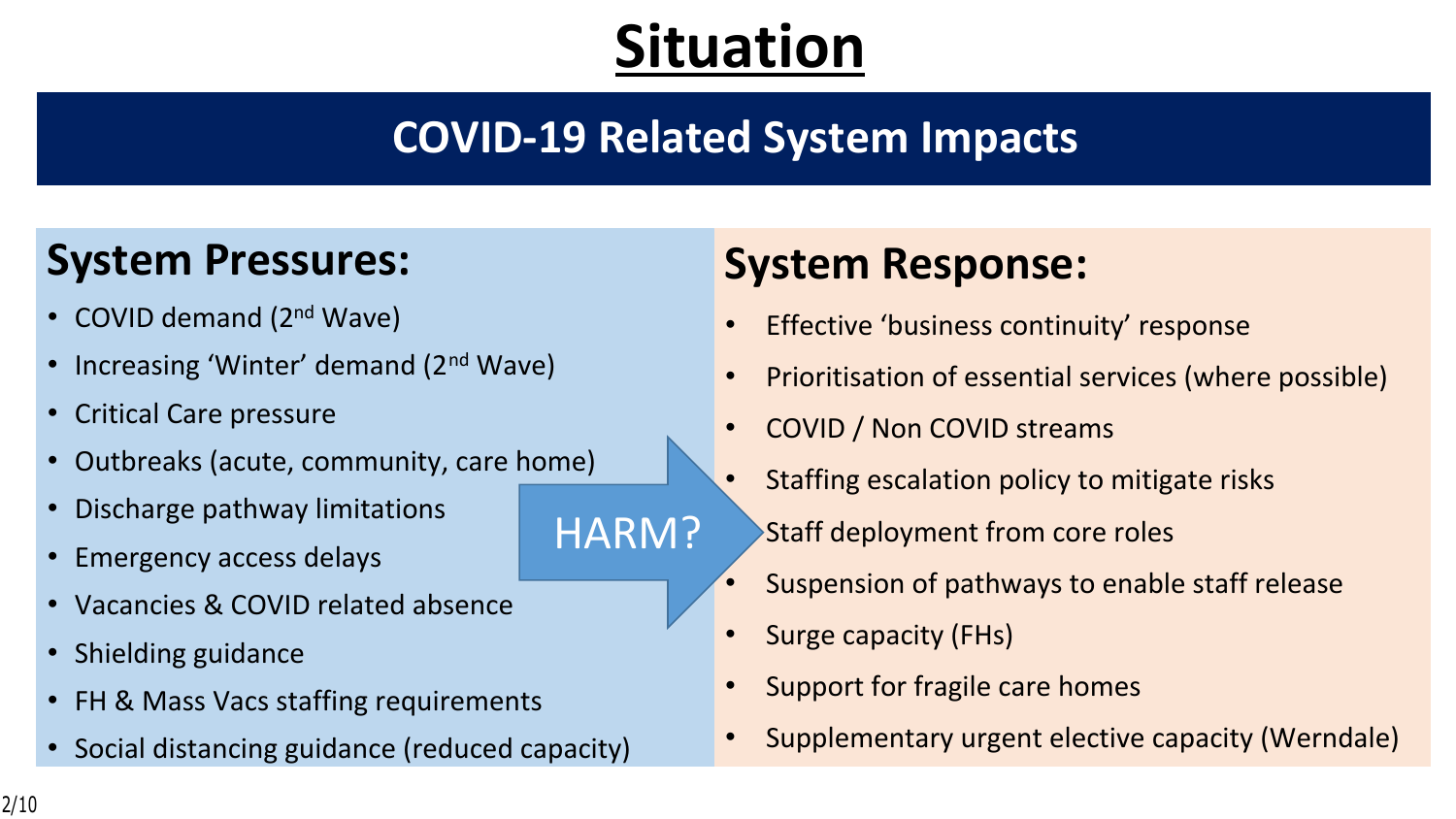# **Background**

| <b>Service</b>            | Service Restrictions / Impacts due to COVID-19 Pressures                                                                                                                                                                                                                                                                                                             |  |
|---------------------------|----------------------------------------------------------------------------------------------------------------------------------------------------------------------------------------------------------------------------------------------------------------------------------------------------------------------------------------------------------------------|--|
| <b>Planned Care</b>       | Routine pathways suspended since March 2020<br>Urgent / cancer surgery > 28 days temporarily suspended Christmas / New Year<br>Cancer only OP pathways Christmas / New Year                                                                                                                                                                                          |  |
| <b>Diagnostics</b>        | Routine investigations limited due to COVID capacity constraints<br>P1 & P2 Endoscopy patients prioritised<br>Radiology capacity @ 50% of pre-COVID levels                                                                                                                                                                                                           |  |
| <b>Therapy Services</b>   | Good progress with recovery late summer / Autumn (14 week target)<br>Current temporary suspension of routine pathways to support deployment                                                                                                                                                                                                                          |  |
| <b>Primary Care</b>       | Directed Enhanced Services suspended<br>National and Local Enhanced Services capped at 50% activity (agreed locally) but subject to revision<br>Suspension of some elements of QAIF including Cluster meetings<br>Dental services oscillate between high and low amber priority patients<br>Optometric patients prioritised according to risk od sight loss and harm |  |
| <b>Community Services</b> | Significant community hospital restrictions (TCH, LCH & AVH)<br>Cardigan MIU temporarily closed to support staff deployment<br>Severe care home capacity restrictions<br>Prioritisation of community nursing activities (eg IV service cessation)                                                                                                                    |  |
| <b>MH&amp;LD Services</b> | Reduced access for CYP & adult neurodevelopmental pathways<br>Increasing demand following 1 <sup>st</sup> Wave                                                                                                                                                                                                                                                       |  |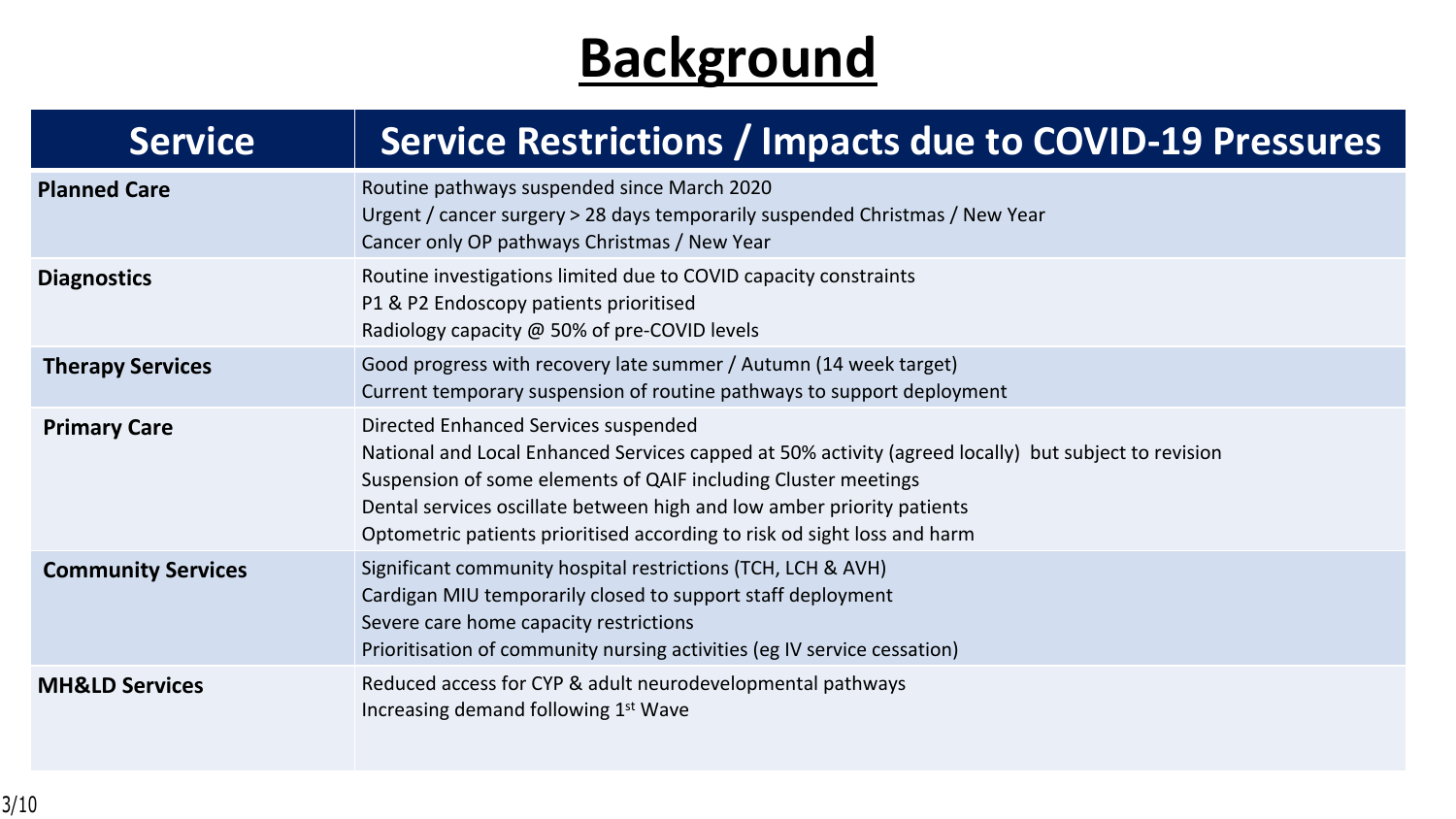## **COVID-19 – Decision Making Framework (Organisational)**

#### **Guidance:**

WG Essential Services Framework

WG Local Options Framework (2<sup>nd</sup> Wave)

- **COVID / emergency response**
- **Urgent cancer patients**
- **Vaccination programme**
- **Staff well-being**

Royal College guidance (various)

NHS Wales guidance (various)

#### **Governance:**

- BRONZE (operational)
- SILVER (tactical)
- GOLD (Strategic)
- Board Committees (Assurance)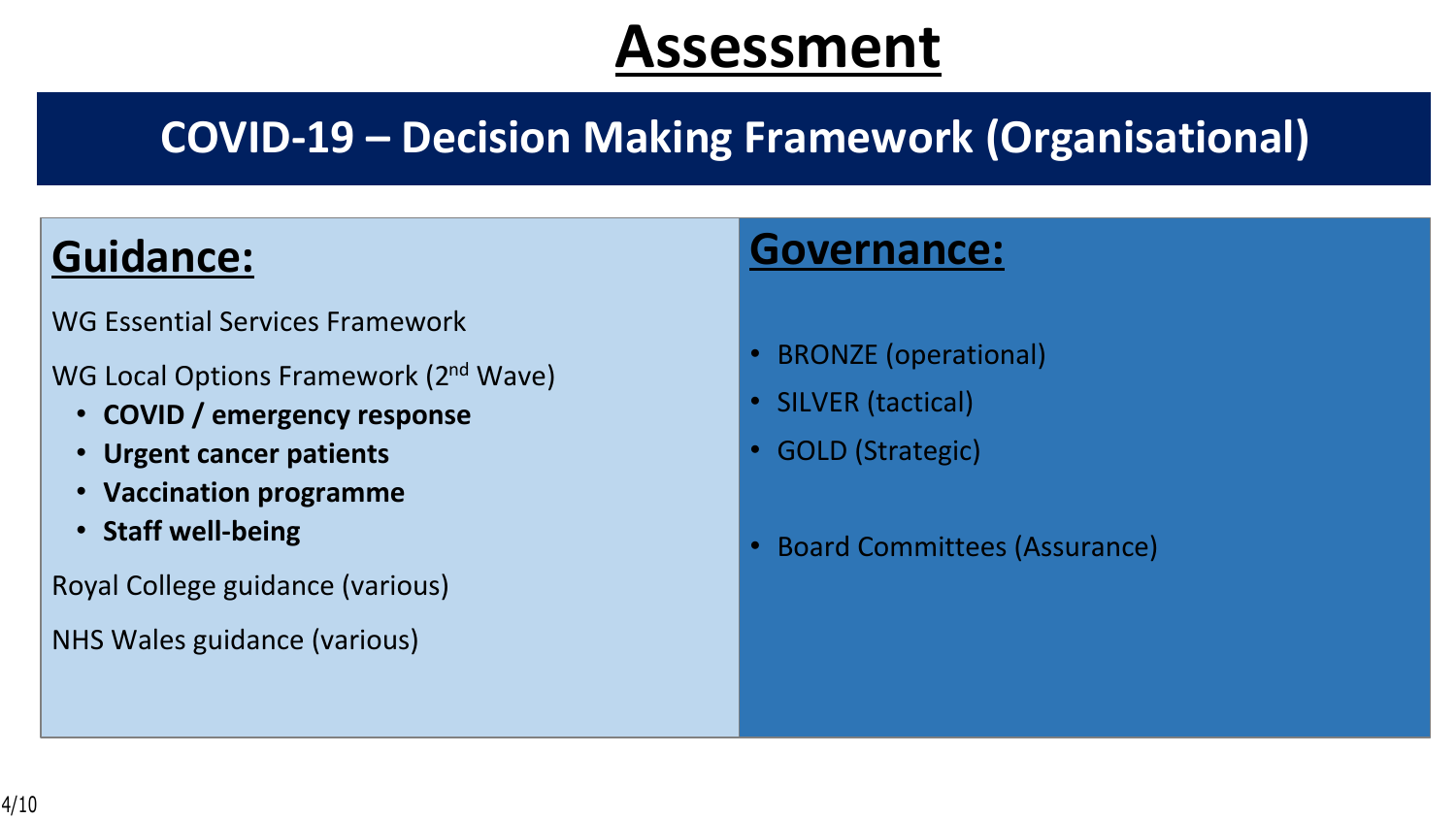## **COVID-19 – Decision Making Framework (Operational)**

## **Risk Stratification:**

Prioritisation of highest risk patients

NHS Wales / RCS supported

WPAS tracked

5 levels:

- 1a Emergency (< 24 hrs)
- 1 $b$  Urgent (< 72 hrs)
- 2 < 28 days / 4 weeks
- 3 < 92 days / 3 months
- $4 183$  days / 4 months

Multiple re-prioritisation if appropriate

## **Risk Mitigation:**

- Active clinical review of patient prioritisation (new & existing)
- Chemotherapy & MHLD service extended hours
- Use of technology (CC / AA / F2F)
- Mass recruitment initiatives
- Workforce strategies (deployment)
- Staff escalation policy
- IP&C support (OCTs / social distancing)
- PPE Cell
- Testing
- Vaccination programme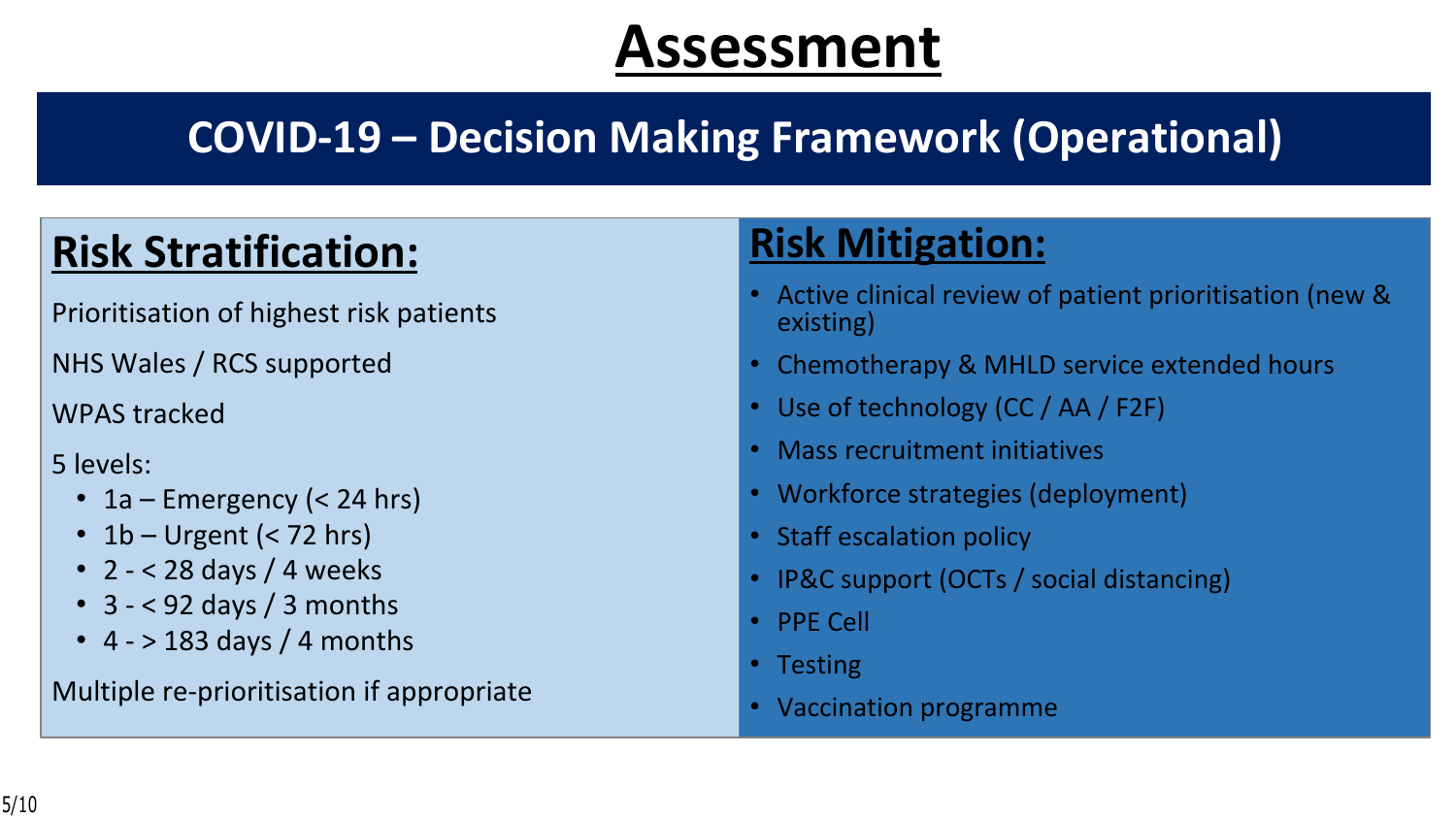#### **COVID-19 – How Have We Kept in Touch with our Patients?**

| <b>Formally Communicated with</b>                                                                   |                          | <b>Cancer Helpline</b>                                                                                                                                        |
|-----------------------------------------------------------------------------------------------------|--------------------------|---------------------------------------------------------------------------------------------------------------------------------------------------------------|
| <b>All Orthopaedic Long Wait patients</b>                                                           |                          | 9-5 helpline for concerned cancer patients was set up                                                                                                         |
| <b>Some Surgical &amp; Paediatric</b>                                                               |                          | in the Oncology unit at WGH, supported by the<br>Oncology CNS Team in terms of ensuring the advice                                                            |
| Large Scale Follow up<br>Validation                                                                 | <b>Orthopaedic PROMS</b> | given continues to be valid and up to date.                                                                                                                   |
| Single Point of Contact being set up via Command<br>Centre - ENT, Ophthalmic & Orthopaedic Patients |                          | Cancer patient information leaflet developed                                                                                                                  |
| Digital Updates Made Available -                                                                    |                          | Where treatment has been suspended due to COVID-                                                                                                              |
| $\circ$ Intranet Patient facing pages for all services                                              |                          | 19, patients are being reviewed every 4 weeks by the                                                                                                          |
| ○ Social Media messages referencing COVID-19<br>impact on changes to Referral management            |                          | <b>Tumour Site Clinical Nurse Specialist (CNS) to ensure</b><br>that they have not developed any further symptoms<br>and to check on their general wellbeing. |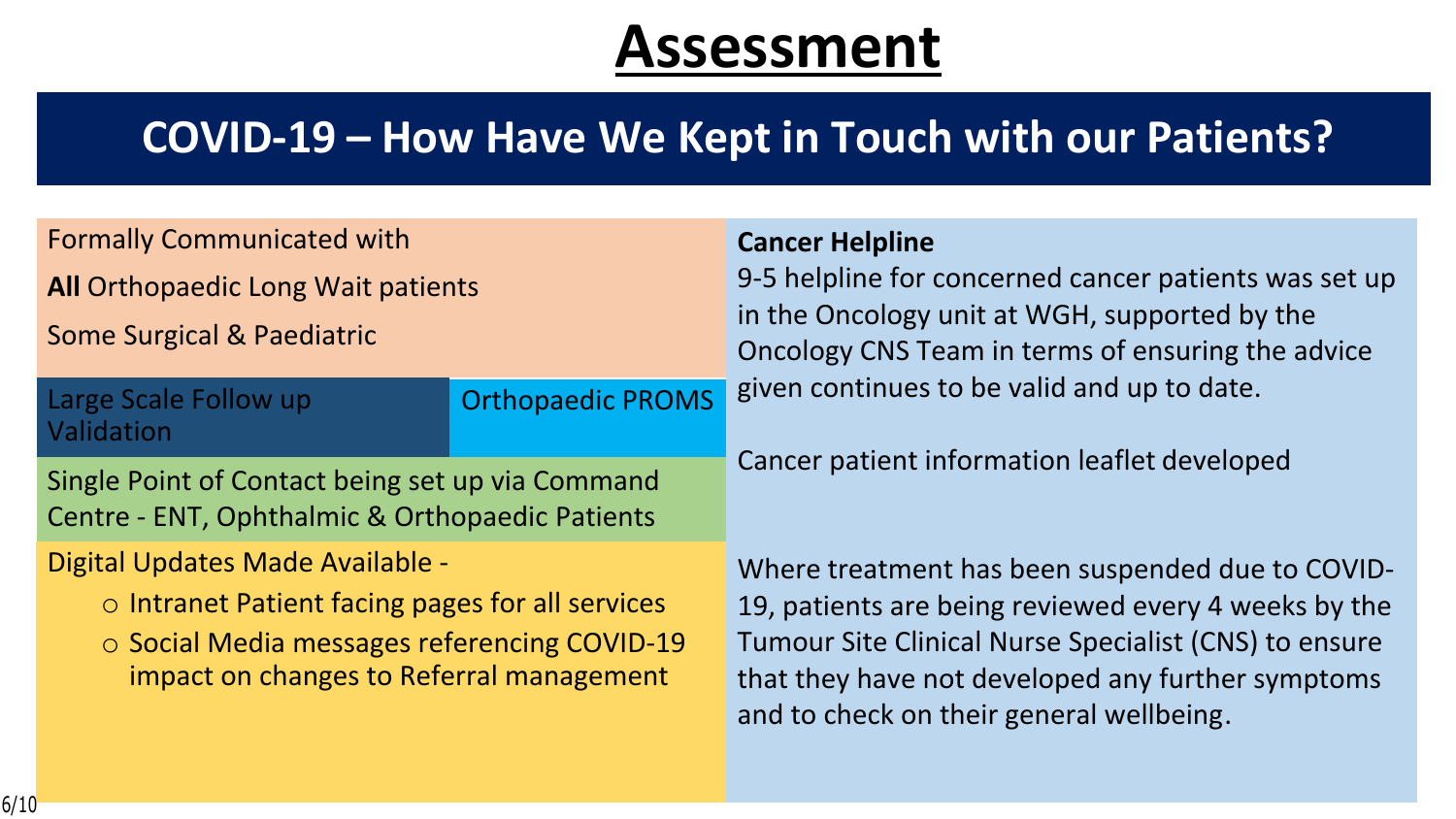#### **COVID-19 Risk of Harm**

#### **NHS Wales 4 Harms: Potential Harms:**



- Delayed care / treatment (waiting times / backlogs)
- Reduced review / follow-up intervals
- Mortality
	- **Quality of life**
- Psychological impacts
- Staff-wellbeing
- **Exposure to COVID**
- Socio-economic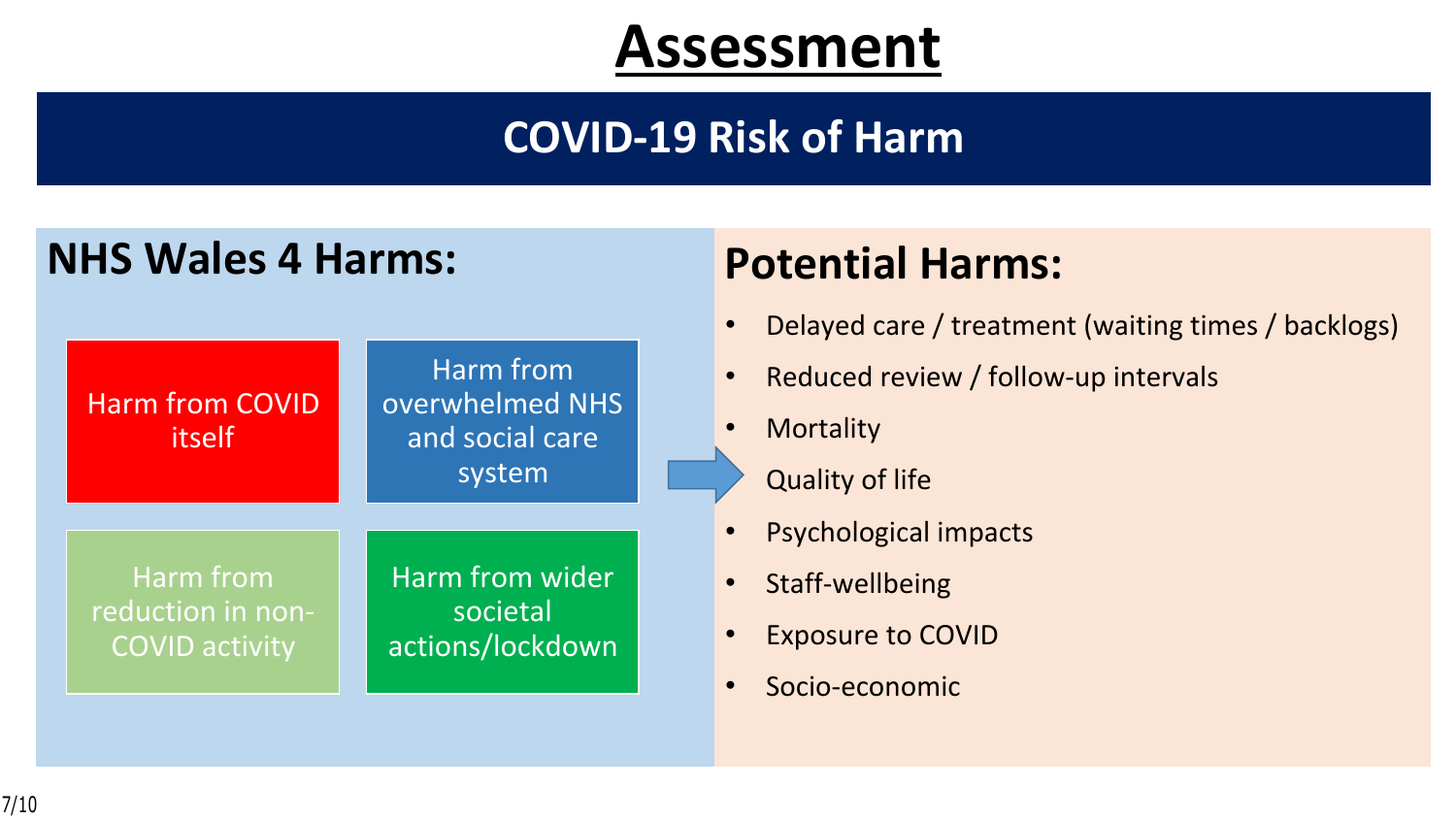## **COVID-19 Harm – Concerns / Incidents**

## **Complaints / Concerns:**

- All complaints / enquiries triaged on receipt
- Datix COVID specific identifier
- 968 COVID related contacts received since March 2020
- 46% managed as enquiries
- 21% managed as ER cases
- 33% managed via PTR
- 11% required investigation / 0.6% Grade 4+
- Inconclusive data to support systemic COVID related **major** harm vs other causes of harm

## **Incidents:**

- 12 potential incidents (3 probable)
- 1 x diagnostic delay due to prioritisation of COVID patient – low level impact
- 1 x diagnostic delay (no harm)
- 1 x diagnostic delay (no causal impact)
- Difficult to determine extent of COVID related harm due retrospective nature of incident investigative process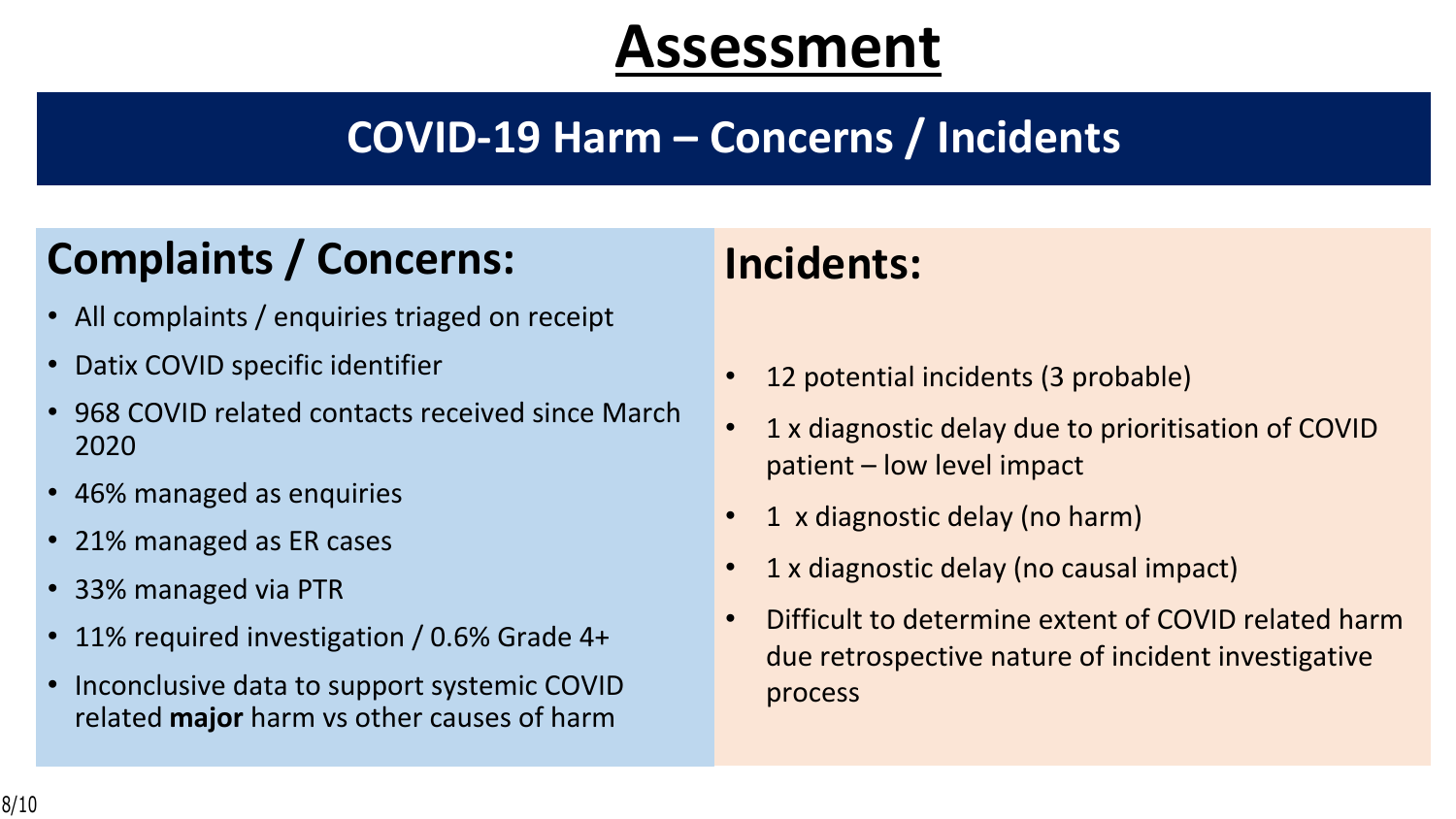### **COVID-19 Harm – Mortality**

#### **Mortality:**

- *Mortality review of the impact on patients waiting for a procedure during the COVID-19 pandemic* to be presented at February 2021 QSEAC to include:
	- Assessment of crude mortality
	- Referral to treatment (RTT) trend analysis
	- Analysis of all inpatient deaths
	- Mortality vs All Wales comparators
	- Deaths by setting for those awaiting a procedure
	- Site specific overview of COVID death reporting
	- Analysis of COVID deaths by patient group